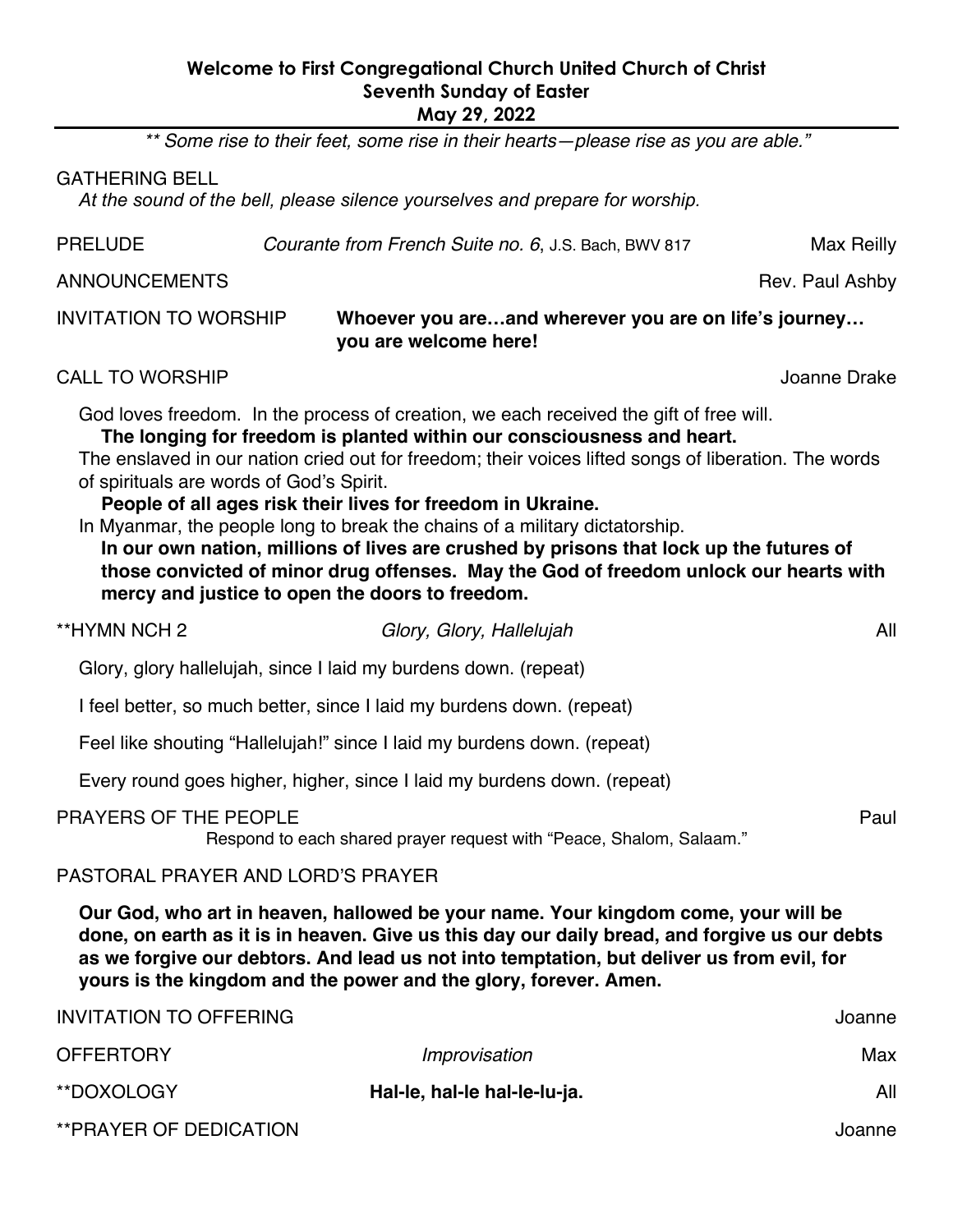**Holy One, let your work be done through our commitment to mission. Let our gifts be a source to set people free from the enemies known as fear, ignorance, racism, violence and oppression. Let us strive for the day when all our brothers and sisters celebrate the joy of freedom. Amen**

**In** *Wilderness We Wander* (tune: Passion Chorale) *All* All

In wilderness we wander alone and full of fear, our home lies far behind us, our failures feel so near. Yet far on the horizon an unmade fire burns bright, and when we dare approach it, you speak from its strange light.

In mystery we meet you, O God of wind and flame, you do not promise safety, but pledge instead your Name: "I am the God of Abram, who sets my people free, and in my Name I promise, I AM WHO I WILL BE."

In wilderness we wonder, where are we called to go, though we lack all the answers and try to tell you no? Yet where oppression festers, your call remains the same, to speak and act for freedom, empowered by your Name.

\_\_\_\_\_\_\_\_\_\_\_\_\_\_\_\_\_\_\_\_\_\_\_\_\_\_\_\_\_\_\_\_\_\_\_\_\_\_\_\_\_\_\_\_\_\_\_\_\_

SCRIPTURE Exodus 14:21-31 and 2 Corinthians 3:13-18 Joanne

Then Moses stretched out his hand over the sea. The Lord drove the sea back by a strong east wind all night, and turned the sea into dry land; and the waters were divided. The Israelites went into the sea on dry ground, the waters forming a wall for them on their right and on their left. The Egyptians pursued, and went into the sea after them, all of Pharaoh's horses, chariots, and chariot drivers. At the morning watch the Lord in the pillar of fire and cloud looked down upon the Egyptian army, and threw the Egyptian army into panic. He clogged their chariot wheels so that they turned with difficulty. The Egyptians said, "Let us flee from the Israelites, for the Lord is fighting for them against Egypt." Then the Lord said to Moses, "Stretch out your hand over the sea, so that the water may come back upon the Egyptians, upon their chariots and chariot drivers." So Moses stretched out his hand over the sea, and at dawn the sea returned to its normal depth. As the Egyptians fled before it, the Lord tossed the Egyptians into the sea. The waters returned and covered the chariots and the chariot drivers, the entire army of Pharaoh that had followed them into the sea; not one of them remained. But the Israelites walked on dry ground through the sea, the waters forming a wall for them on their right and on their left. Thus the Lord saved Israel that day from the Egyptians; and Israel saw the Egyptians dead on the seashore. Israel saw the great work that the Lord did against the Egyptians. So the people feared the Lord and believed in the Lord and in his servant Moses.

… we act with great boldness, not like Moses, who put a veil over his face to keep the people of Israel from gazing at the end of the glory that was being set aside. But their minds were hardened. Indeed, to this very day, when they hear the reading of the old covenant, that same veil is still there, since only in Christ is it set aside. Indeed, to this very day whenever Moses is read, a veil lies over their minds; but when one turns to the Lord, the veil is removed. Now the Lord is the Spirit, and where the Spirit of the Lord is, there is freedom. And all of us, with unveiled faces, seeing the glory of the Lord as though reflected in a mirror, are being transformed into the same image from one degree of glory to another; for this comes from the Lord, the Spirit.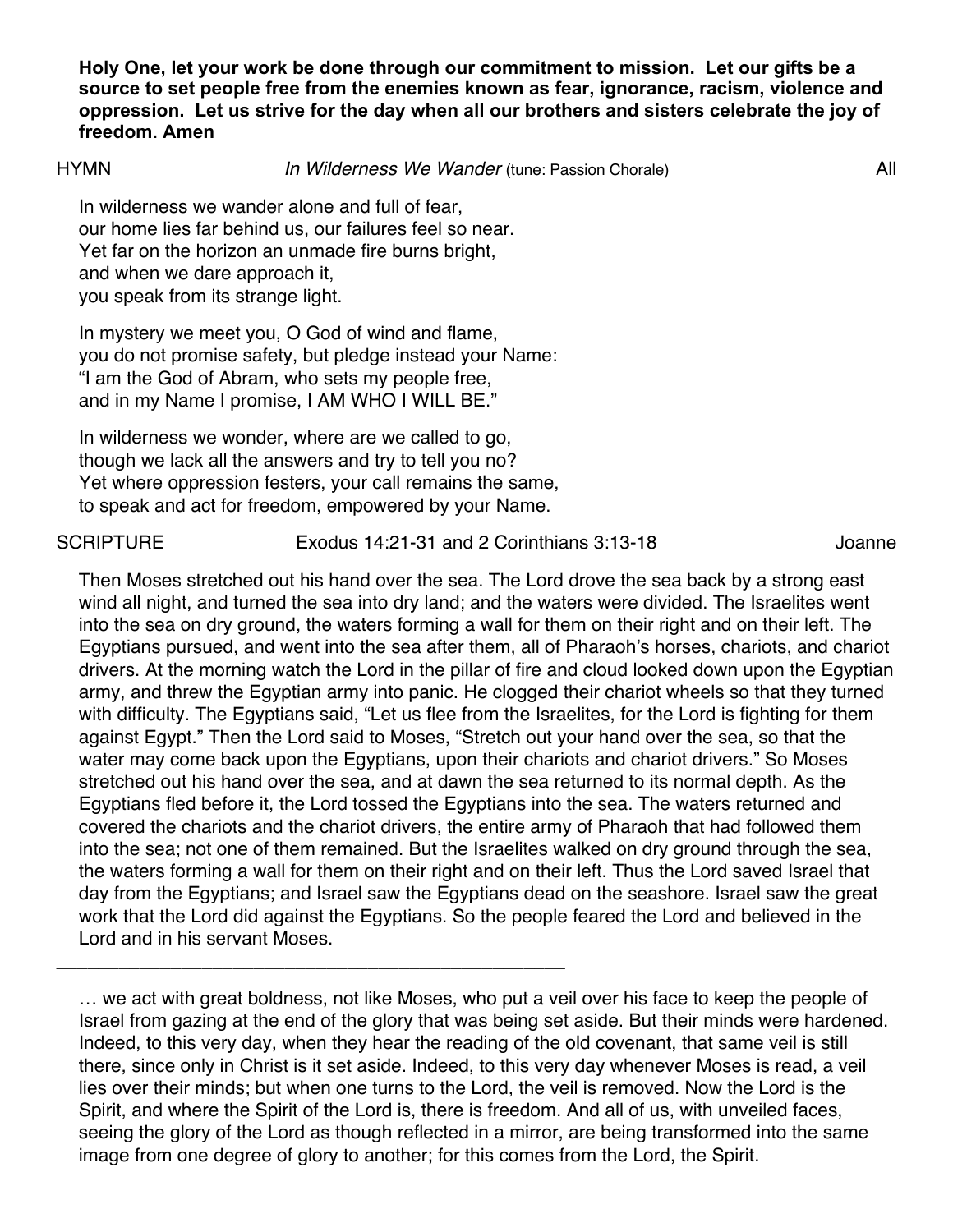| <b>MESSAGE</b>                                                                                                                                                                                                                             | Breaking Chains - The God Who Loves Freedom | Paul |
|--------------------------------------------------------------------------------------------------------------------------------------------------------------------------------------------------------------------------------------------|---------------------------------------------|------|
| **HYMN                                                                                                                                                                                                                                     | When the Lord Redeems the Very Least        | All  |
| When the Lord redeems the very least, we will rejoice.<br>When the hungry gather for the feast, we will rejoice.                                                                                                                           |                                             |      |
| refrain<br>We will rejoice with gladness. We will rejoice.<br>All our days we'll sing to God in praise. We will rejoice!                                                                                                                   |                                             |      |
| When the Lord restores the sick and weak, we will rejoice.<br>When the earth is given to the meek, we will rejoice. refrain                                                                                                                |                                             |      |
| When the Lord revives the world from death, we will rejoice.<br>When the word of God fills every breath, we will rejoice. <i>refrain</i>                                                                                                   |                                             |      |
| When the Lord returns in victory, we will rejoice.<br>When we live in glorious liberty, we will rejoice. refrain                                                                                                                           |                                             |      |
| <b>** BENEDICTION</b>                                                                                                                                                                                                                      |                                             | Paul |
| UNISON SUNG BENEDICTION                                                                                                                                                                                                                    | <b>World Peace Prayer</b>                   |      |
| Lead us from death to life, from falsehood to truth,<br>From despair to hope, from fear to trust.<br>Lead us from hate to love, from war to peace,<br>Let peace fill our hearts, let peace fill our world,<br>Let peace fill our universe! |                                             |      |

|           | <b>Today's Worship Leaders</b> |
|-----------|--------------------------------|
| preacher  | Paul Ashby                     |
| liturgist | Joanne Drake                   |
| musician  | Max Reilly                     |
|           |                                |

#### Acknowledgements

Unless otherwise noted, music reprinted and/or streamed with permission. OneLicense #A-709231. All rights reserved.

- à *Glory, Glory Hallelujah*, NCH 2. Negro spiritual. Tune arr Joyce Finch Johnson © 1992, The Pilgrim Press, #35066
- à *Halleluja*, a Caribbean melody. Public domain.
- à *In Wilderness We Wander.* Tune: *Passion Chorale*, Hans Leo Hassler, 1601, harm. J.S. Bach, 1719, public domain. Text: David Bjorlin © 2020, GIA Publications, Inc. OneLicense #G-1010120.
- à *When the Lord Redeems the Very Least*. Text: Sylvia G. Dunstan © 1991, GIA Publications, Inc #29001. Tune: *I'll Fly Away*, Albert E. Brumley © 1932, Hartford Music Co, ren. 1960 Albert E. Brumley & Sons. *Lead Us from Death to Life* (*World Peace Prayer*). Words of refrain by Satish Kumar. Tune by Marty Haugen © 1985 GIA Publications, Inc. OneLicense #00191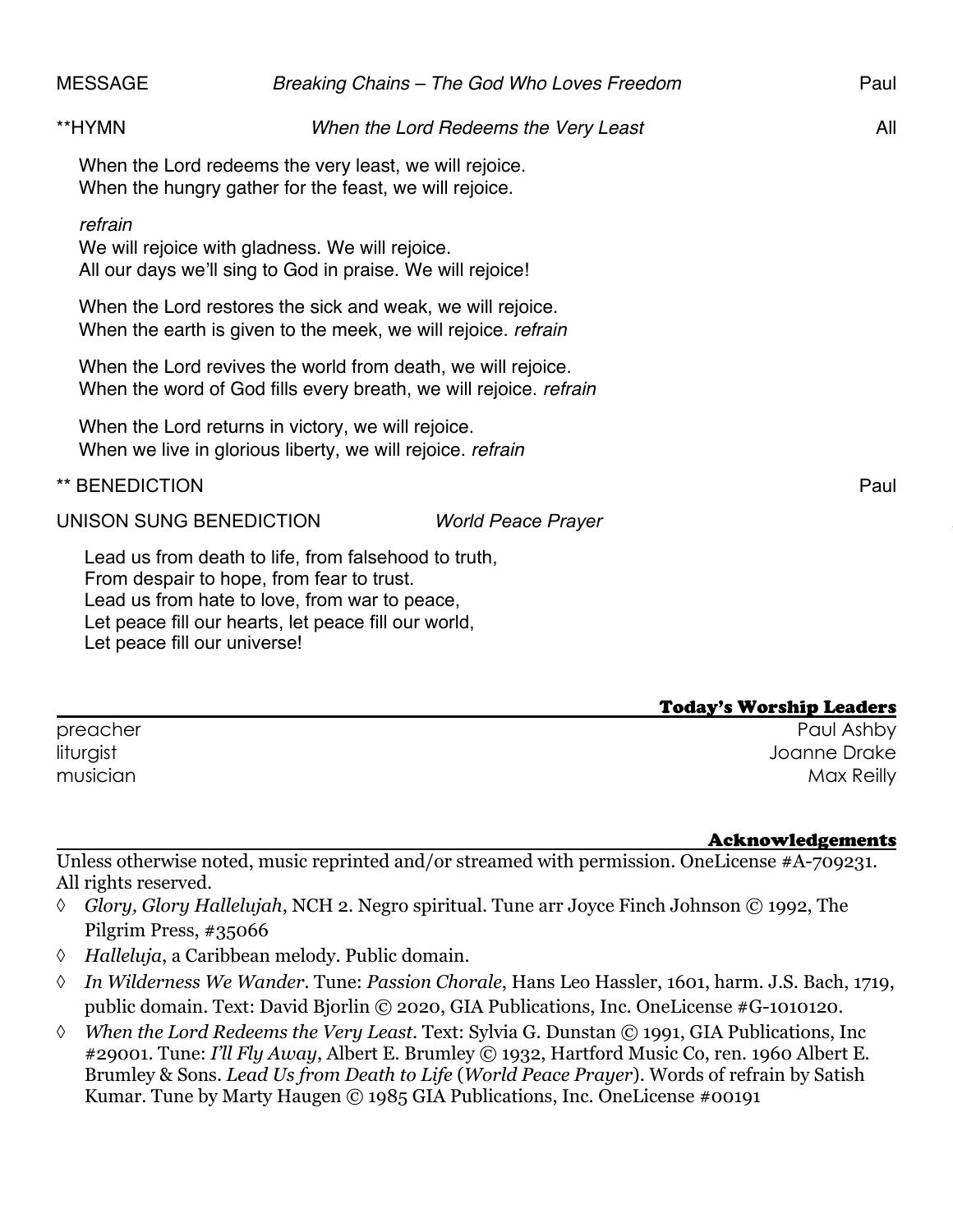|  |  | <b>FCUCC Staff</b> |
|--|--|--------------------|
|  |  |                    |

senior pastor revpaulashby@yahoo.com Rev. Paul Ashby choir & bell director topcatkc@aol.com books when Caton custodian Anna Driggs office administrator and the office@uccqi.org beth Rakestraw volunteer financial clerks finance@uccgj.org Nancy Palubicki & Martha Jones music coordinator Martha Jones (Martha Jones Martha Jones Martha Jones Martha Jones Martha Jones Martha Jones

*To call Pastor Paul:*

- Ø *His new cell phone, 970-793-8638. [Paul prefers calls over texts]*
- Ø *His extension at church, 970-242-0298, x104.*
- Ø *Home landline, 970-200-2668. [Paul is always up until midnight, do not be shy about calling late when there is need.]*

*To share a prayer request with the congregation, contact Beth Rakestraw, office@uccgj.org or 970- 242-0298 x 105.*

As of this writing, Creta Payne and other residents of Grand Villa are in lockdown. Creta reports there are six active Covid cases there, but she is not one of them.

# Announcements

*Contact: Beth Rakestraw, Office Administrator, office@uccgj.org*

**Guest WiFi Access** | The name of our guest WiFi is FCUCC guest; the password is "welcomeall." **Join us for Fifth Sunday Potluck after worship |** No worries if you didn't bring a dish –there will be plenty to eat.

**Dishwashers for Church Events Needed** | As Fellowship & Hospitality (formerly Congregational Life) plans more events for our church family, we find ourselves in need of more help. In this case I hope to find four willing persons who can lift up to 30 pounds to rotate on Sundays to help us clean up and run the dishwasher. Your commitment would be for one Sunday a month, and after special events (would be scheduled in advance). Brief training will be provided. Please give it some thought and be generous with your time. I can be contacted by phone or email. ~Thanks, Barbara Eyler.

**New Directory Update** | Beginning TODAY, and for several Sundays thereafter, a draft of the new directory will be available for your review. I'd like congregants to review their photos and contact information, make any necessary corrections, and initial next to the entries to show it has been reviewed. Your initials will also express your permission for your photo and contact information to appear in the directory. Arrangements for new photos or retakes can be made at that time.

**Next Sunday | Pentecost & Wear Orange for Gun Violence Awareness** | Every year on the first Friday in June, members of anti-gun-violence movements come together to honor survivors of gun violence and demand a future free from this crisis. Moms, students, veterans, survivors, and others wear orange throughout the weekend to show their support—in every state across the country. Congregants at our church are invited to participate in this event on Sunday, June 5 by wearing orange to worship that day.

**Mission & Outreach June Collection** | June is the 3rd month of the 2<sup>nd</sup> quarter of the year, and Mission and Outreach continues to focus on **Solidarity, Not Charity.** For June, we will be collecting items to create sani-packs. Watch Church Chat for more details.

**Mission & Outreach Ongoing Collections for Solidarity, Not Charity | We currently collect** hotel and personal size toiletries, water/milk jugs with their lids and plastic grocery bags for Solidarity, Not Charity.

# Pastoral Care